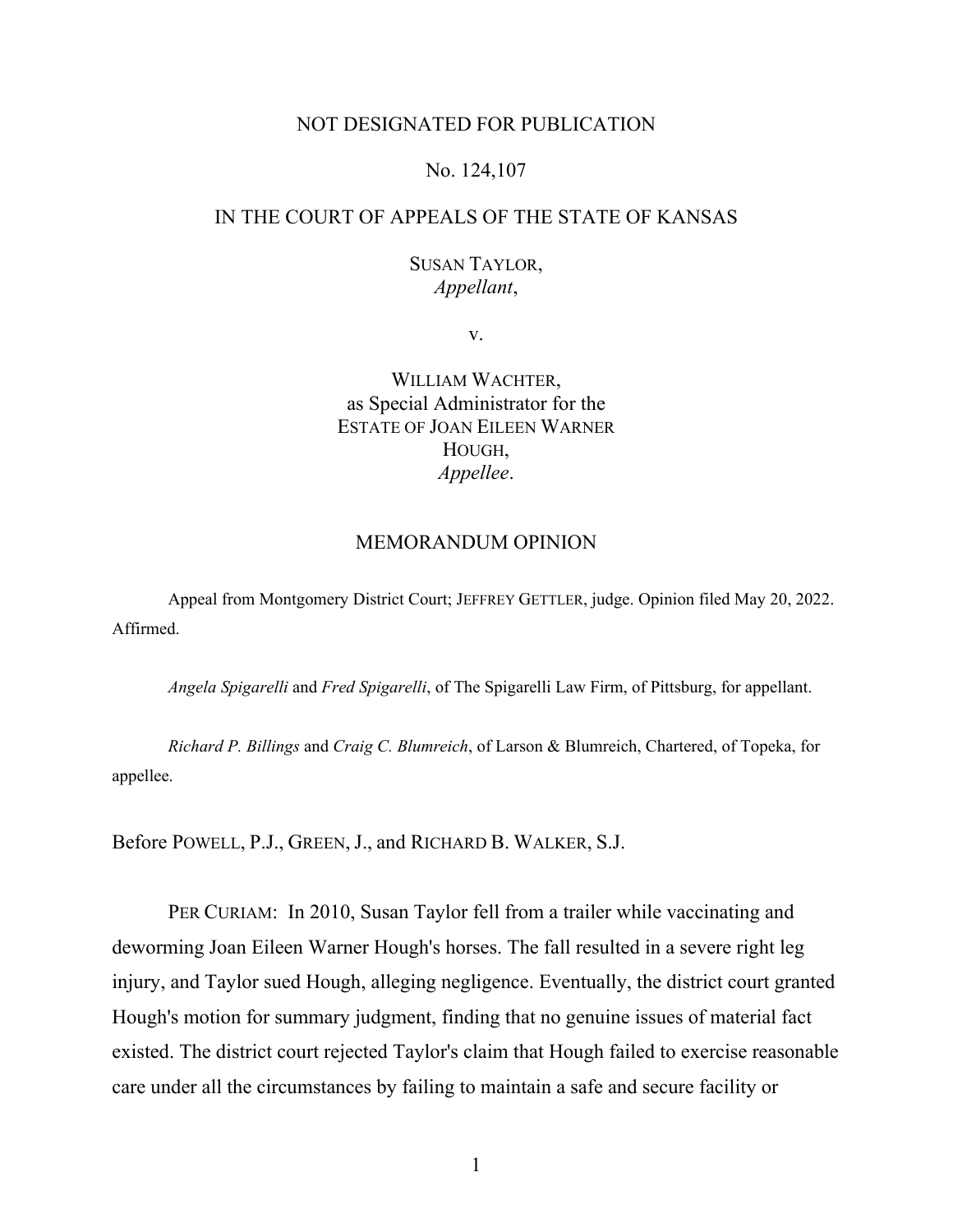method used to vaccinate and deworm the horses because Taylor engaged in an activity with obvious dangers, and the alleged defects on Hough's property did not contribute to her fall from the trailer. The district court also deemed Taylor an independent contractor under the circumstances and concluded Hough had no duty to provide a safe working environment. The district court also rejected Taylor's second negligence claim regarding Hough's alleged failure to warn her about the wild nature of the horses, finding that Taylor had previous experience dealing with wild horses and observed the apparent wild nature of the horses before voluntarily engaging in the activity that led to her injury. Finally, the district court found that Taylor's claims were barred by the Domestic Animal Activity Doctrine. See K.S.A. 60-4001 et seq.

Taylor appeals, arguing the district court erred by granting summary judgment. We affirm the district court's grant of Hough's motion for summary judgment because there are no material factual disputes, and the district court correctly determined Taylor could not recover under her alleged theories of negligence.

#### FACTS

In 2010, Joan Eileen Warner Hough owned two farms and a veterinary clinic. She lived on one of her farms located outside the city limits of Coffeyville, approximately 12 miles away from her veterinary clinic. At the veterinary clinic, Hough served as the only veterinarian but hired one or two other employees to assist her around the office. As a veterinarian, she dealt almost exclusively with smaller animals, such as dogs, cats, and a few exotic animals. But on her personal farm, she raised horses as a personal hobby and had done so for many decades. Hough believed she had approximately 29 horses in 2010. Those horses were not part of her veterinary practice.

By May 2010, Susan Taylor had worked as a part-time veterinary assistant in Hough's veterinary clinic for approximately three months. While employed there, she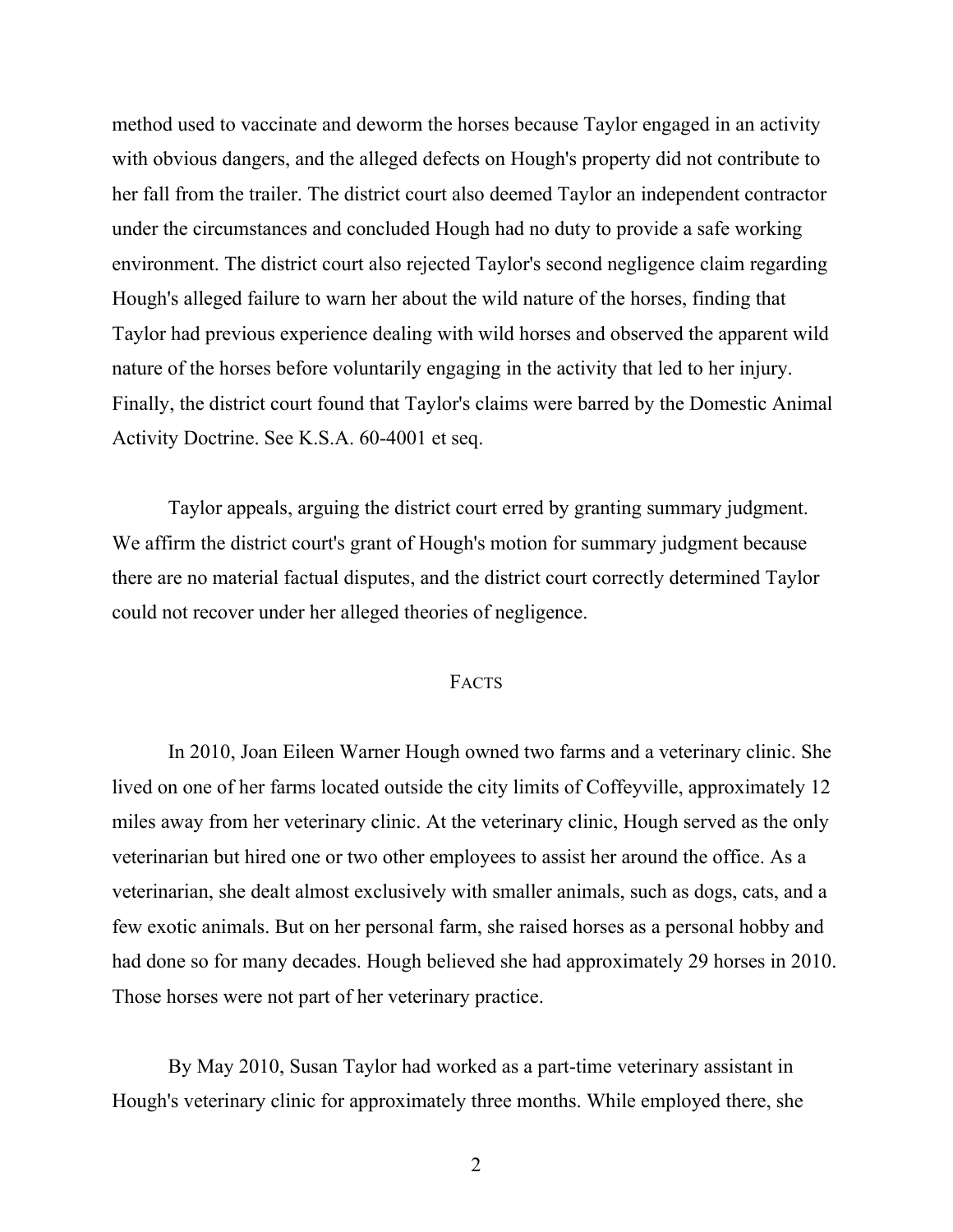answered the telephone, received patients, checked patients out, and generally assisted Hough around the clinic. Her job duties never required her to leave the veterinary clinic. As such, she had never been to Hough's residence, though her husband had been there a few times to assist Hough in taking care of Hough's horses.

Hough said she asked Taylor and her husband to come to her house because she learned through conversations at the clinic that Taylor and her husband had their own horses and had a lot of experience dealing with horses. Like Taylor, Hough said only Taylor's husband went to her house the first few times to assist with the horses. But on May 2, 2010, both Taylor and her husband went to Hough's residence to assist with vaccinating and deworming Hough's horses. Though she did not want to go, Taylor said Hough repeatedly asked her to do so, and Taylor felt she would lose her job if she did not go. Taylor's husband never mentioned anything about Taylor getting fired, but he said he could tell Taylor did not want to go to Hough's residence on May 2, 2010. However, Taylor acknowledged that Hough never threatened to fire her if she did not go. Taylor also acknowledged that she did not go to Hough's residence in her capacity as Hough's veterinary assistant.

Before going to Hough's residence, Taylor never asked Hough anything about the horses they would be interacting with. Taylor did not know how many horses needed vaccinating or the demeanor of the horses. Even so, Taylor did not have any concerns about her physical ability to perform the work because she had worked with horses including vaccinating and deworming them—for over 30 years. During that span of time, Taylor at all times owned between one and five horses. Similarly, her husband had extensive experience with horses, including vaccinating and deworming them.

When Taylor and her husband arrived at Hough's residence on May 2, 2010, the first thing they did was go behind Hough's house and inspect the area where they would be working. Taylor said her husband had concerns about the condition of the fences in the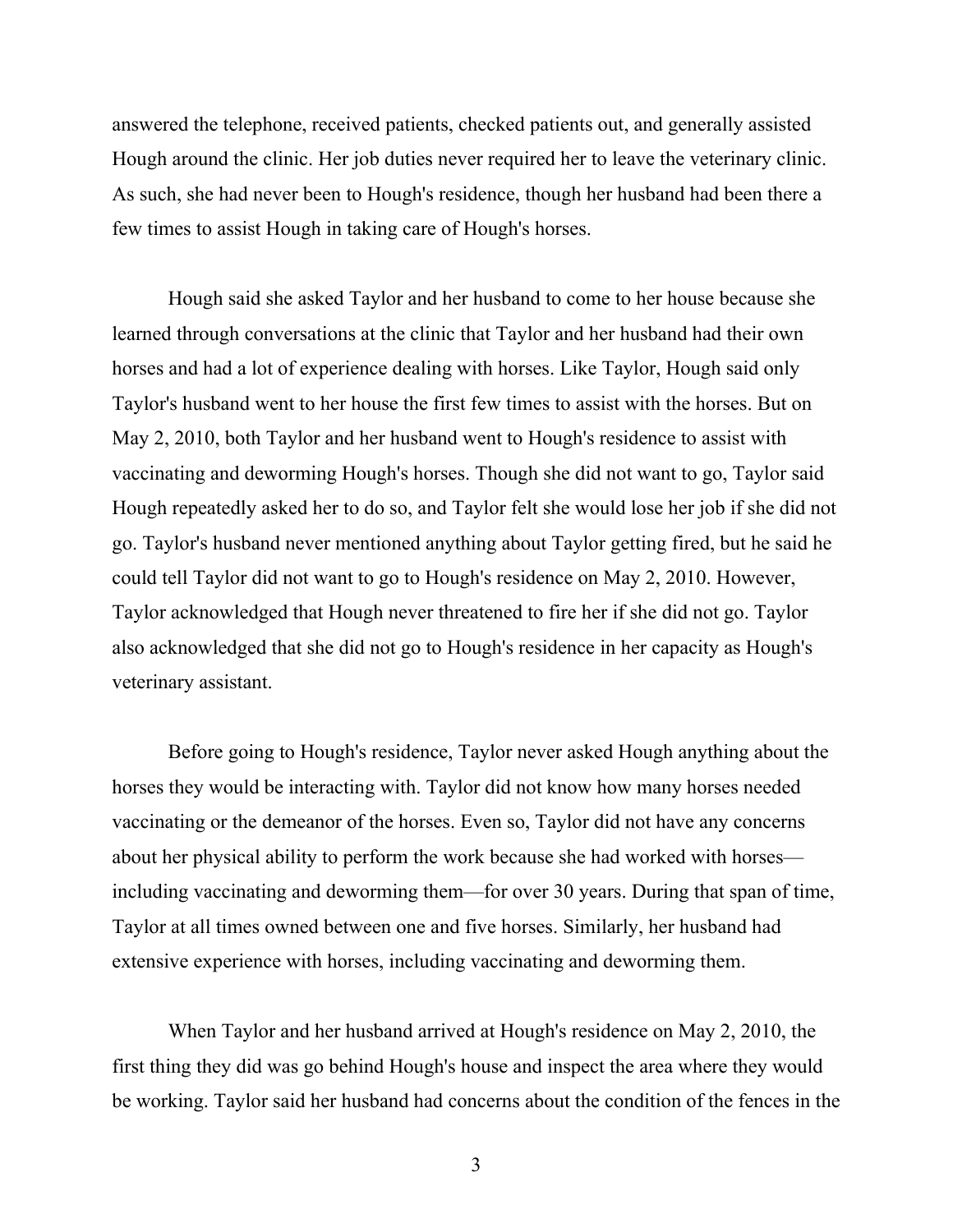pen where the horses were being contained. He also had concerns about the lack of a squeeze chute on that portion of the property, but he knew Hough had a squeeze chute on a different portion of the property. A squeeze chute is a device used to control an animal's head and sides to ensure the horse will not strike with its feet or kick someone while the person is performing the vaccination and deworming procedure. Initially, there were 10 to 20 horses in the pen.

Hough would prepare the shots and hand them to Taylor, who would then give them to her husband so he could vaccinate and deworm the horses. When vaccinating the horses, Taylor or her husband would put a syringe in the horses' necks and inject the medicine. Similarly, to deworm the horses, they placed a paste wormer, which looked like a syringe, inside the horses' mouths and shot the medicine inside so the horses would swallow it. The vaccines were administered before the deworming medicine.

For the first batch of horses, Taylor's husband went inside the pen and placed halters on the horses' heads to be able to control their head movements. The halter had a lead rope attached, which was analogous to a dog leash and allowed Taylor's husband to lead the horses to a horse trailer attached to Hough's pickup truck after administering the medicine. All the horses did not fit inside the trailer, so Taylor and her husband took four horses at a time. They then drove the trailer to a different portion of the property where they turned the horses loose in the pasture. In total, Taylor estimated this process took about four hours. They had no problems with the first batch of horses.

After unloading the last trailer of the first batch of horses, Taylor and her husband returned to the pen, and Taylor thought they were done for the day. However, Hough then called between 10 to 20 more horses into the pen. Taylor could immediately tell that this batch of horses was much more nervous and wilder than the first batch. She knew the second batch had not had much human contact, which concerned her. Similarly, her husband also noticed the second batch of horses seemed rowdier than the first and did not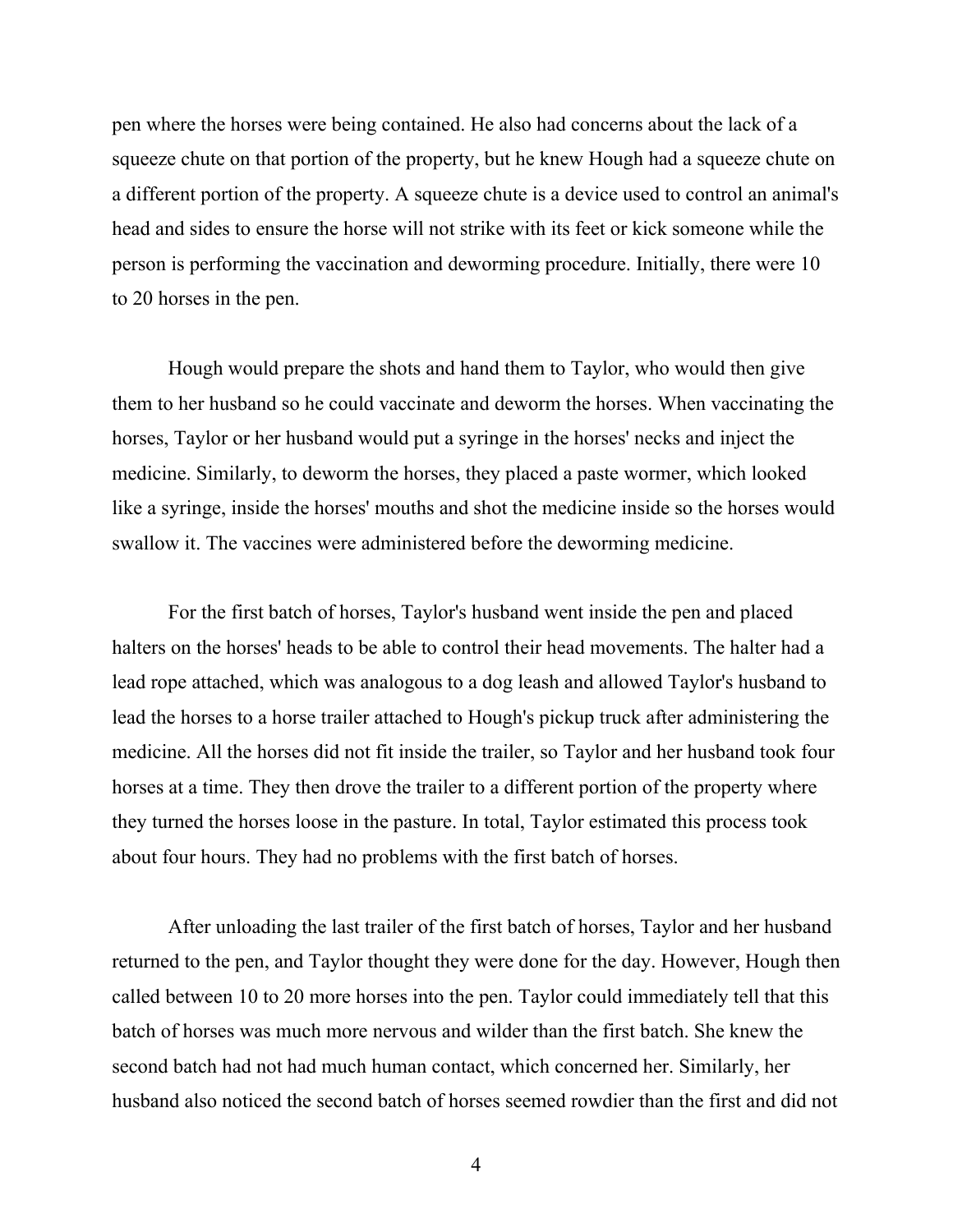appear to have had much human contact. According to Taylor, her husband then told Hough they needed to take a break, finish the process on a different day, or move to the area of the property with the squeeze chute. But Hough told them she wanted them to finish all the horses that day and did not want to move to a different area of the property.

Hough could not recall this conversation, but she said she would never have put any of the horses inside the squeeze chute because the one she had was made for cattle. She said the cattle squeeze chute was too small, too short, and not wide enough to fit the horses, and she did not want to risk getting the horses injured by putting them in that type of chute. She said she had never put any of her horses inside the squeeze cute when they got vaccinated and dewormed.

At that point Taylor's husband devised an alternative plan to vaccinate and deworm the second batch of horses. His plan involved loading the horses into the trailer. The trailer measured approximately 16 feet long and could fit 4 horses inside at a time. The trailer also had a divider on the inside, and two horses stood on each side of the divider. After loading the first four horses, they closed the trailer's back door. In theory, this placement of the horses inside the trailer allowed their movements to be restricted, which would make them easier to handle. Taylor's husband then used rope to secure the horses' heads against the side of the trailer. After he secured the rope, Taylor would stand on the trailer's running boards/fenders and vaccinate and deworm the horses. Once again, Hough prepared the shots and handed them to Taylor. The trailer had fenders on both sides. The width of the fenders on which Taylor stood measured a little less than a foot. Taylor, who wore size five or six shoes, said her feet fit comfortably on the fenders. The fenders were approximately 3 feet off the ground.

Taylor's husband said he had used this method to vaccinate and deworm horses "100,000 times" and found it to be a normal and safe way to do it. When he previously used this method, he said someone always stood on the fenders to administer the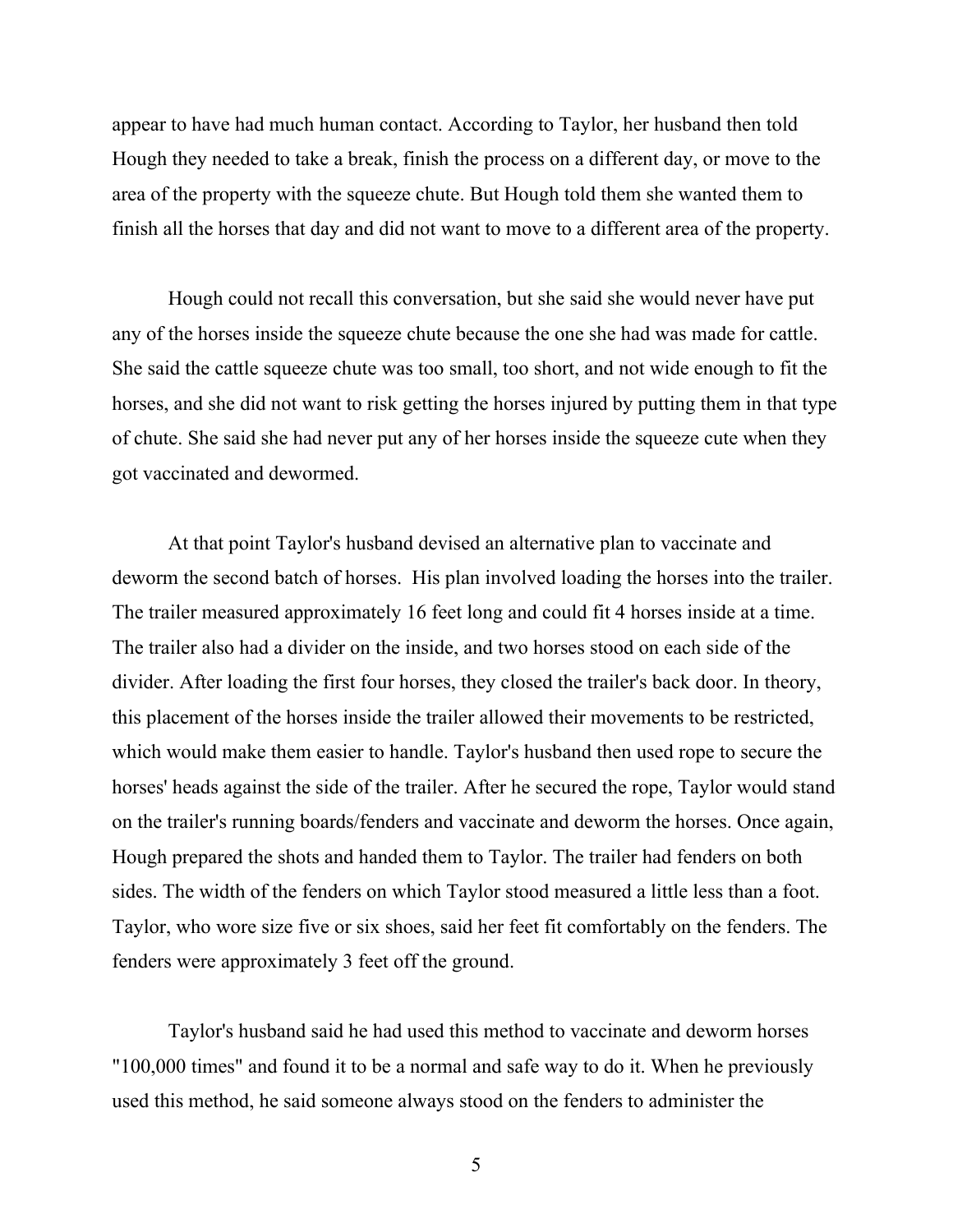vaccinations and deworming medicine. Taylor also said she had used this process once or twice before. But when she had previously used this process, the horses were not as wild as this second batch of Hough's horses.

On this occasion, Taylor started with the two horses facing the driver's side of the trailer and did not have any problems with those horses. She then moved to the passenger's side to vaccinate and deworm the horses near the back of the trailer. Again, she waited for her husband to secure the rope around the horses' necks before she climbed on the fender. She had no problem with the horse closest to the back of the trailer. When her husband secured the rope on the only remaining horse, Taylor did not notice any problems. But when she got back on the fender, the horse started breathing heavily through its nose and shuffling its feet but did not exhibit other signs of distress. Taylor then administered the vaccine and tried to calm the horse. But when she got ready to administer the deworming medicine, the horse started rearing, backing its head away from her, and slamming the side of the trailer. Taylor's husband tried to retain control of the horse with the rope, but he could not completely restrict its movements. Taylor, who was holding onto the roof of the trailer, started working her way down from the fender but lost her grip and fell to the ground.

Taylor landed on her right leg and immediately noticed that it had been broken. Taylor's husband then told Hough to call 911, which she did. A short while later, an ambulance arrived. The emergency responders then transported Taylor to the hospital, where doctors diagnosed her with an "impacted right knee lateral tibia plateau fracture and right tibia shaft commuted fracture." Simply put, Taylor had a serious leg injury and later underwent an "open reduction and internal fixation surgery on her right leg."

Taylor indicated that the trailer did not have any defects and was in good working condition. She said she did not slip. Instead, the horse caused her to lose her balance. She agreed there was nothing dangerous about the trailer itself. Taylor's husband echoed these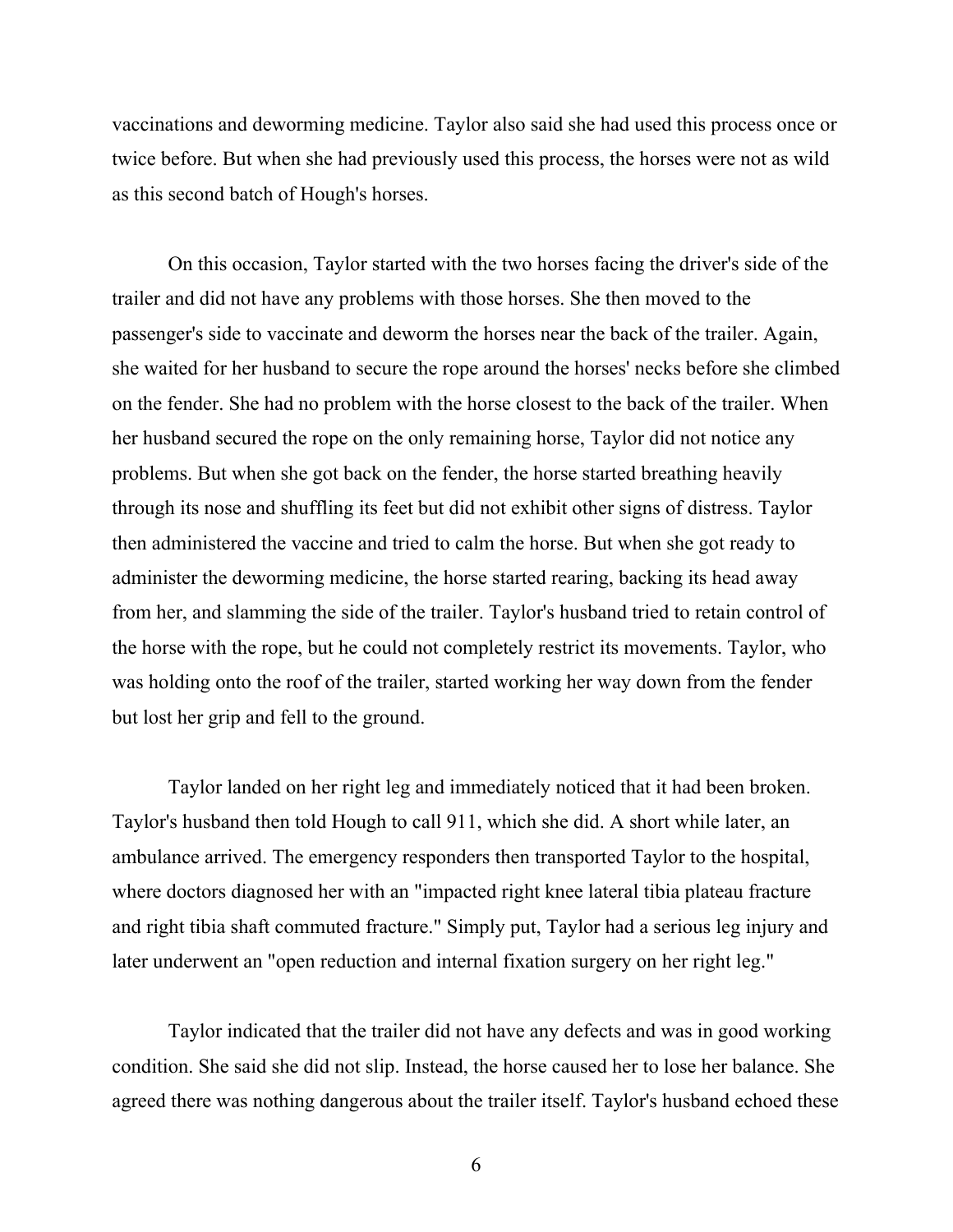statements. He described the trailer as fairly new and said the fender on which Taylor stood was not slippery.

Taylor later acknowledged the inherent risks involved in dealing with horses. She said she knew they were unpredictable animals, and how they act can depend largely on how much time they spend around people. Hough said a horse's demeanor is apparent to people who have spent time around horses. She said it would only take a few minutes to know if a horse had been halter broken by the way the horse acted around people. Hough said that on the date of Taylor's injury, everyone knew of the wilder nature of the second batch of horses.

Despite this, Taylor she said she would not have gone to Hough's residence to assist with vaccinating and deworming the horses had she known how wild the second batch of horses was. Taylor said that she and her husband stayed because they worried Hough would try to perform the work herself and end up getting hurt. But Taylor acknowledged that nothing prevented her and her husband from leaving the property after observing the wilder nature of the second batch of horses. Hough also confirmed that Taylor and her husband were free to leave the property at any time.

In April 2012, Taylor filed suit against Hough, alleging negligence. The following June, Hough filed her answer and denied Taylor's allegations. From September 2012 through January 2017, the district court entered numerous case management orders as the case failed to progress.

In May 2017, Taylor testified in a deposition about what occurred on the day of her injury. In September 2017, both Taylor's husband and Hough testified in their own depositions. Those depositions formed the basis for the facts recounted above.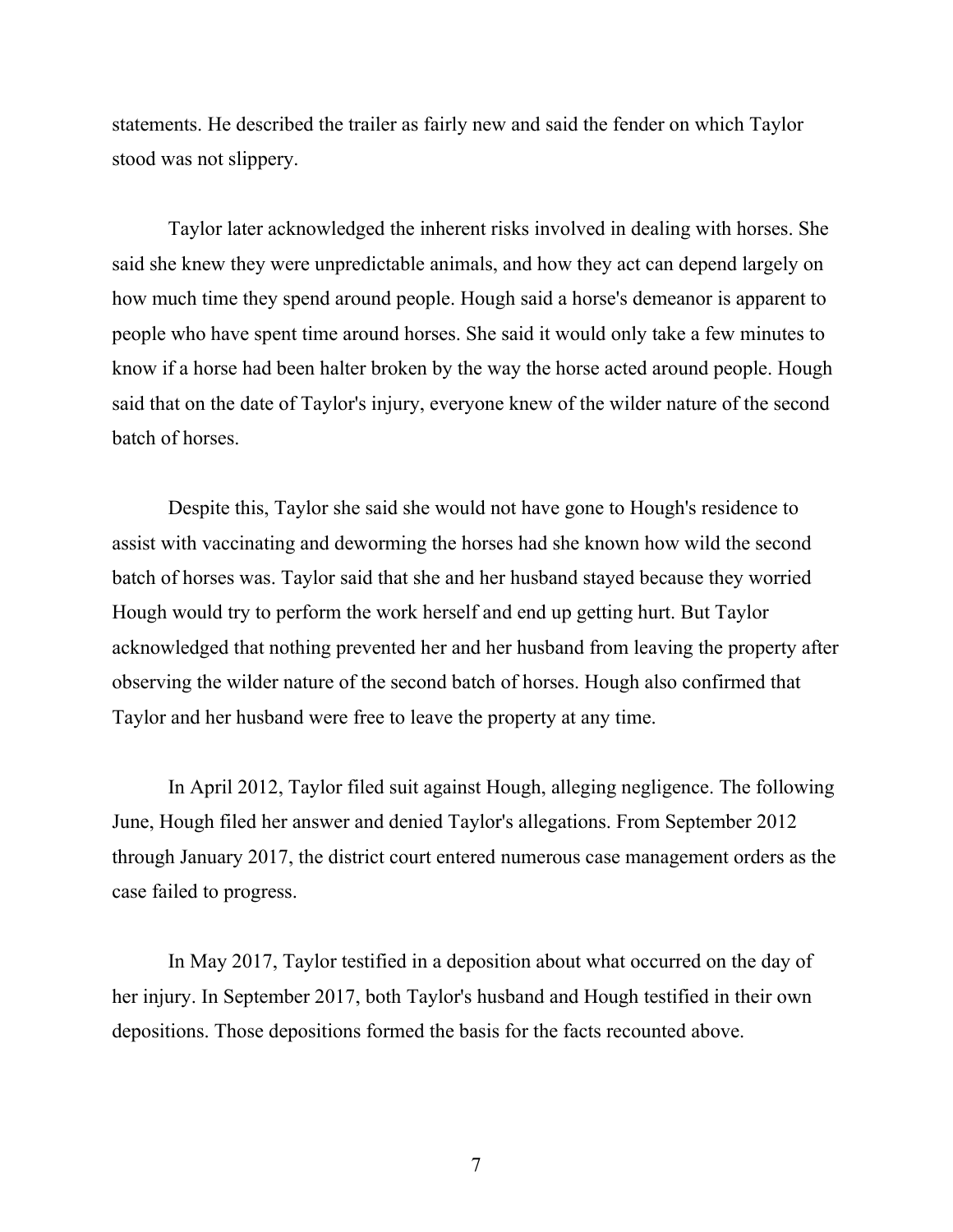In October 2017, Hough filed a motion for summary judgment. Taylor filed her response to the motion in December 2017. Later the same month, Hough filed her reply. In July 2018, the district court held a hearing on Hough's motion for summary judgment and ultimately took the matter under advisement. In July 2020, the district court granted Taylor's motion for leave to amend her petition and substitute William Wachter as Special Administrator to Hough's estate because Hough had passed away.

In May 2021, the district court announced its ruling from the bench. The district court began by reciting the legal standard for regarding motions for summary judgment before finding that no genuine issues of material fact existed. The district court then summarized the uncontroverted facts of the case. The district court found that Taylor had more than 30 years of experience working with horses prior to her injury, including vaccinating and deworming them. Based on that experience, Taylor knew horses could be unpredictable, and she had experience dealing with horses that had gotten scared or otherwise acted abnormally when they were being vaccinated.

The district court also found that Taylor and her husband agreed to go to Hough's residence to vaccinate and deworm the horses. The court concluded that Taylor did not go to Hough's residence in her capacity as Hough's veterinary assistant and deemed Taylor's subjective belief she would be fired if she did not go to Hough's residence to be immaterial.

Taylor also noticed the second group of horses were wilder than the first after observing them. After recognizing this, nothing prevented Taylor from refusing to do the work or leaving Hough's property. Instead, Taylor chose to stay and follow the method her husband formulated for vaccinating and deworming the horses, and he had used this method previously on multiple occasions. Hough never exercised control over the method by which Taylor and her husband administered the medicines; Hough only prepared the medication and handed it to Taylor or her husband.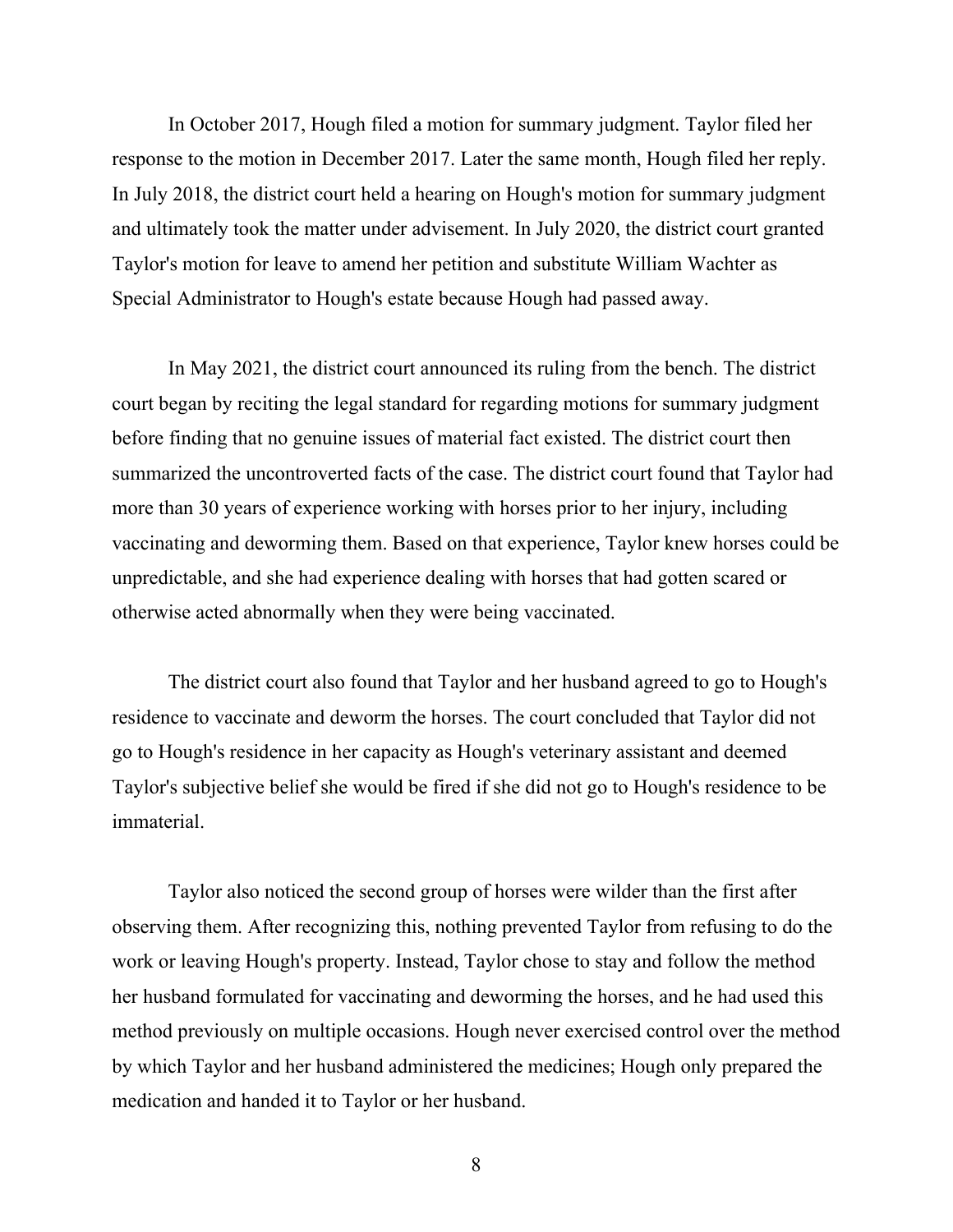The district court concluded the injury occurred after Taylor stuck a needle in one of the horse's necks and lost her footing after the horse hit the side of the trailer. The trailer did not cause the injury because it was in good condition and the fenders were not slippery. Taylor also understood the inherent risk in working with horses, especially ones that had not been handled much. Similarly, Taylor understood the risk of working on the trailer's fenders but made the choice to do so.

The district court then summarized some of the disputed facts it found to be immaterial. These facts include Taylor having no advance knowledge about the horses' demeanors, and Taylor not knowing how many horses needed to be vaccinated and dewormed. The district court also found Taylor's allegations concerning the used pipes, bent wires, gates dragging on the ground, and things not being sufficiently welded on Hough's property to be immaterial because Taylor did not allege any of those conditions caused her injury. Finally, the district court found Taylor's statement that she would not have gone to Hough's property if she had known the horses were wild to be immaterial because Taylor observed the wild nature of the horses prior to working with them.

Next, the district court moved to Taylor's two claims of negligence against Hough. The district court rejected Taylor's claim that Hough failed to exercise reasonable care under all the circumstances by failing to maintain a safe and secure facility or method used to vaccinate and deworm the horses because Taylor engaged in an activity with obvious dangers, and the alleged defects on Hough's property did not contribute to her fall from the trailer. The district court also deemed Taylor an independent contractor under the circumstances and concluded Hough had no duty to provide a safe working environment.

The district court also rejected Taylor's second negligence claim regarding Hough's alleged failure to warn her about the wild nature of the second batch of horses. The district court found that Taylor had previous experience dealing with wild horses and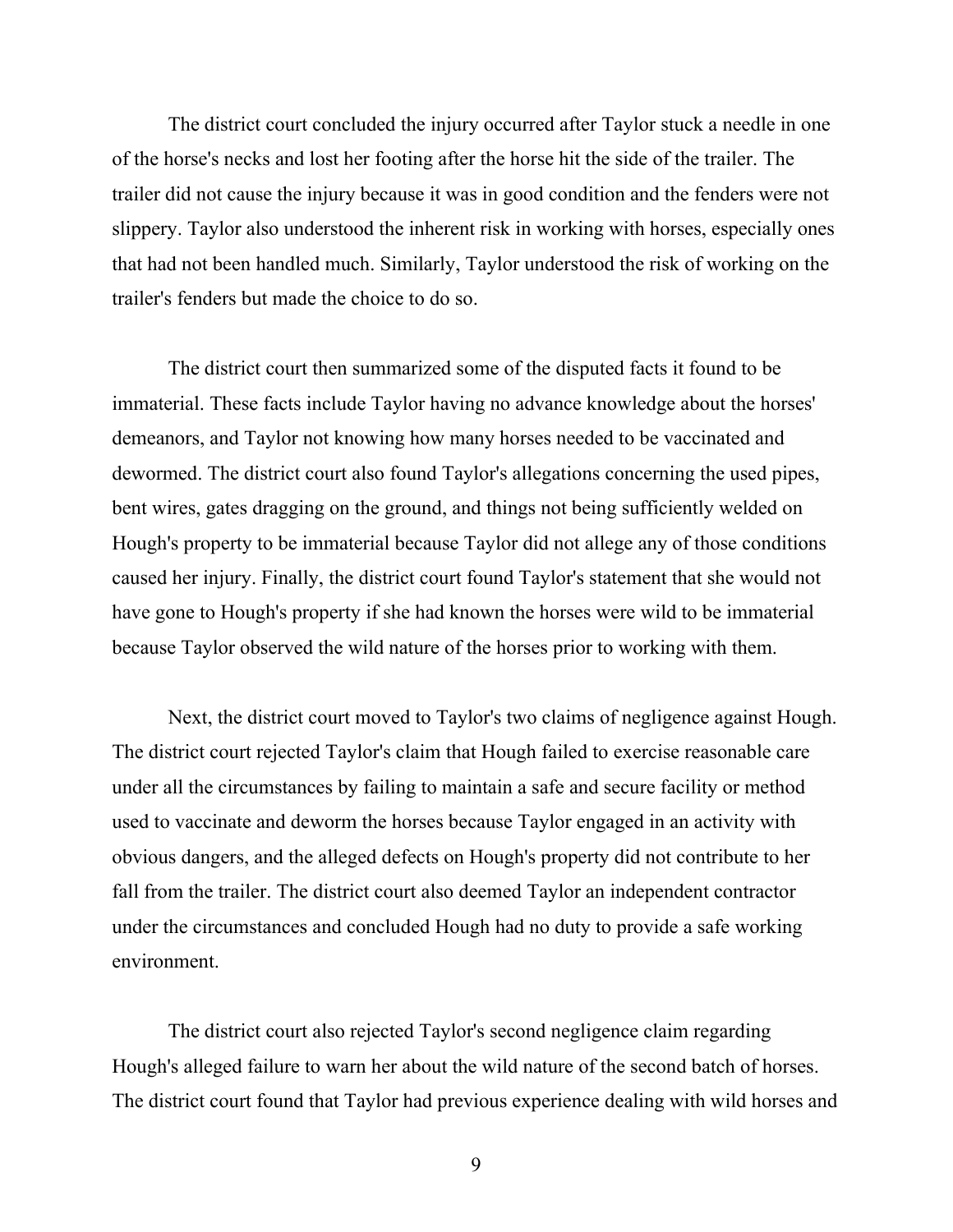observed the apparent wild nature of the second batch of horses. As such, she knew of the wild nature of those horses before voluntarily engaging in the activity that led to her injury. The district court also found that the trailer had no defects, and Taylor knew of the dangers of climbing on the trailer. Additionally, the district court found that nothing prevented Taylor from leaving Hough's property. Based on these findings, the district court concluded that Hough had no duty to warn Taylor of a known and obvious danger.

Separately, the district court also concluded that Taylor's claims against Hough were barred by the Domestic Animal Activity Doctrine because she assumed the risks associated with vaccinating and deworming the horses and none of the exceptions to the doctrine applied to her case. For these reasons, the district court granted Hough's motion for summary judgment.

Taylor has timely appealed from the district court's decision.

#### ANALYSIS

On appeal, Taylor contends the district court erred by granting Hough's motion for summary judgment. The standards for deciding summary judgment motions are well known:

"Summary judgment is appropriate when the pleadings, depositions, answers to interrogatories, admissions on file, and supporting affidavits show that no genuine issue exists as to any material fact and the moving party is entitled to judgment as a matter of law. The district court must resolve all facts and reasonable inferences drawn from the evidence in favor of the party against whom the ruling is sought. When opposing summary judgment, a party must produce evidence to establish a dispute as to a material fact. In order to preclude summary judgment, the facts subject to the dispute must be material to the conclusive issue in the case. Appellate courts apply the same rules and, where they find reasonable minds could differ as to the conclusions drawn from the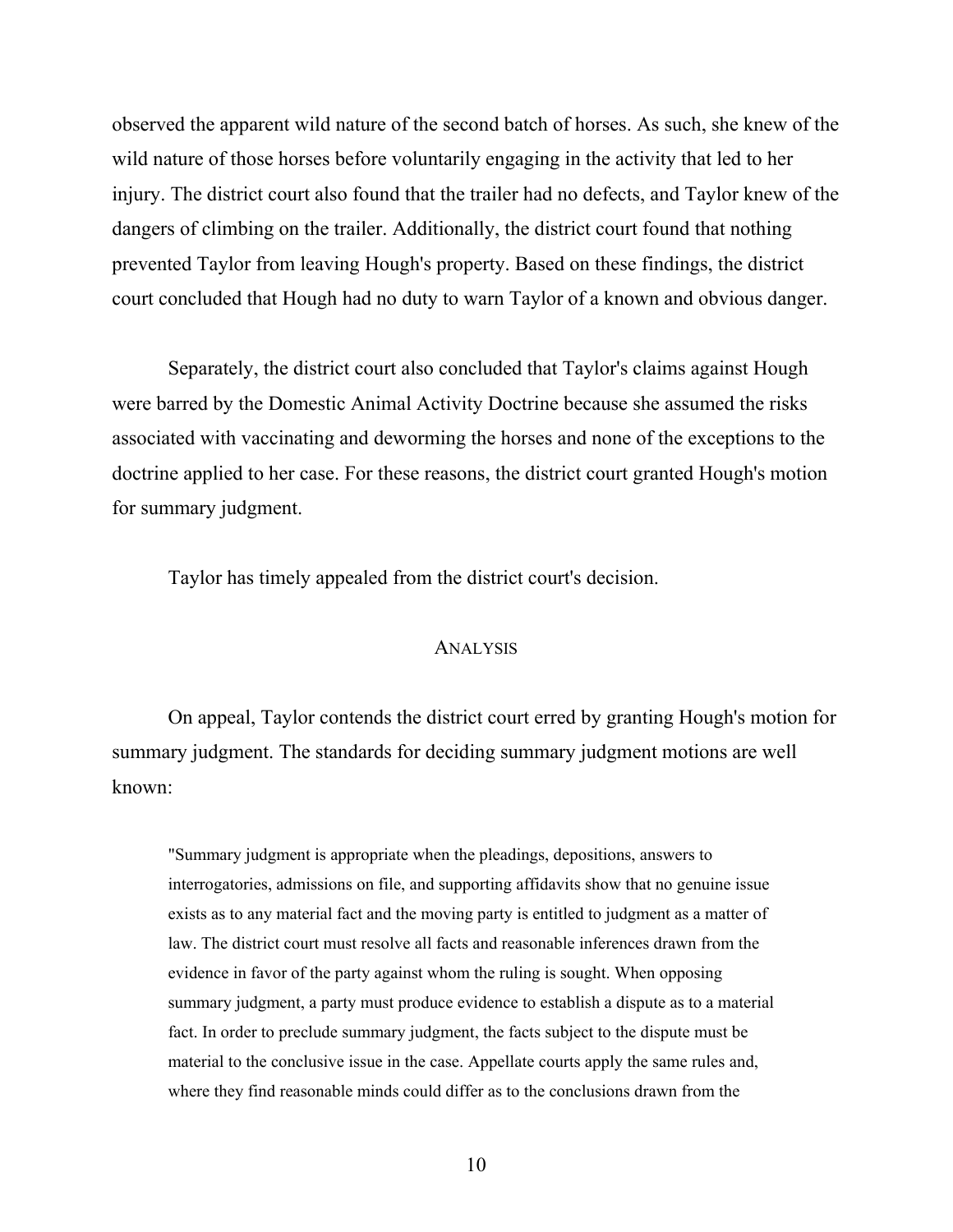evidence, summary judgment is inappropriate. Appellate review of the legal effect of undisputed facts is de novo. [Citation omitted.]" *GFTLenexa, LLC v. City of Lenexa*, 310 Kan. 976, 981-82, 453 P.3d 304 (2019).

In the negligence context, our Supreme Court has also stated:

"It is also important to remember that '"'summary judgment should not be used to prevent the necessary examination of conflicting testimony and credibility in the crucible of a trial.'"' In a negligence action, '"'summary judgment is proper if the only questions presented are questions of law. To recover for negligence, the plaintiff must prove the existence of a duty, breach of that duty, injury, and a causal connection between the duty breached and the injury suffered. Whether a duty exists is a question of law. Whether the duty has been breached is a question of fact.'"' Although summary judgment is rarely appropriate in negligence cases, 'it is proper if the plaintiff fails to provide evidence of an element essential to his case.' [Citations omitted.]" *Thomas v. Board of Shawnee County Comm'rs*, 293 Kan. 208, 220-21, 262 P.3d 336 (2011).

As we have noted, Taylor brought two negligence claims against Hough. First, she claimed Hough failed to provide adequate facilities to vaccinate and deworm the horses. Second, she claimed Hough failed to warn "of a dangerous condition on the property and in directing [Taylor] to perform a dangerous activity on her premises." We will address both of those arguments.

# *Failure to warn of a dangerous condition on the property*

The district court rejected this claim because it found that Taylor had previous experience dealing with wild horses and observed the apparent wild nature of the second batch of horses to be vaccinated and dewormed. Thus, she knew of the wild nature of those horses before voluntarily engaging in the activity that led to her injury. Additionally, the district court found the trailer had no defects, and Taylor knew of the dangers of climbing on the trailer. And the district court also found that nothing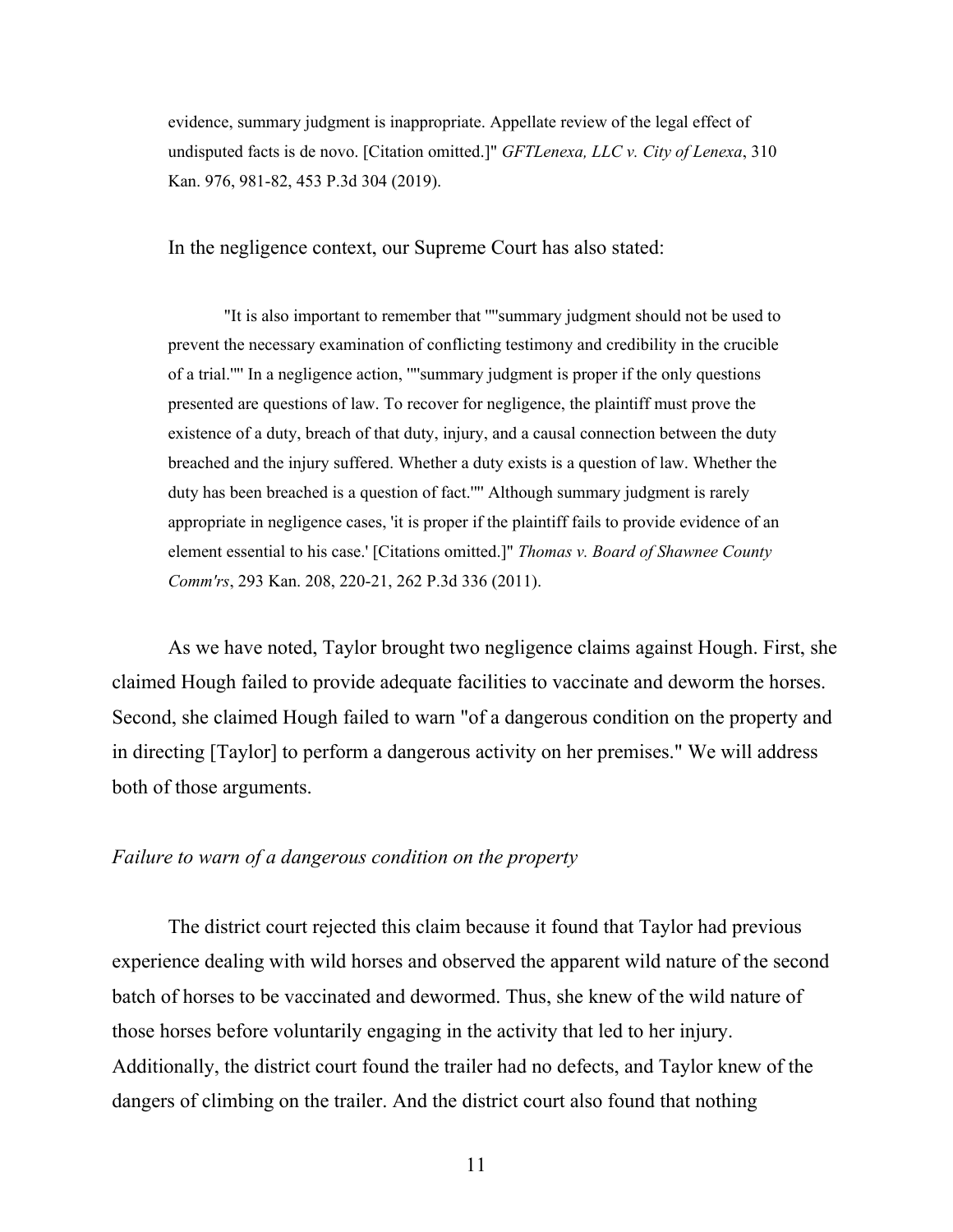prevented Taylor from leaving Hough's property after she became aware of the dangers. Under these circumstances, the district court concluded that Hough had no duty to warn Taylor of a known and obvious danger.

In Kansas, "[a] landowner's duty to both invitees and licensees is one of reasonable care under all the circumstances." *Wrinkle v. Norman*, 297 Kan. 420, 422, 301 P.3d 312 (2013) (citing *Jones v. Hansen*, 254 Kan. 499, Syl. ¶ 2, 867 P.2d 303 [1994]). "This duty includes a duty to warn of a dangerous condition on the property." *Herrell v. National Beef Packing Co.*, 292 Kan. 730, 736, 259 P.3d 663 (2011). The duty is also not limited to physical defects on the land. A landowner can be subject to liability if an invitee suffers physical harm caused by the landowner's failure to carry on his or her activities with reasonable care for the invitees' safety "'if, but only if, [the landowner] should expect that [the invitee] will not discover or realize the danger, or will fail to protect themselves against it.'" *Walters v. St. Francis Hosp. & Med. Center, Inc.*, 23 Kan. App. 2d 595, 598, 932 P.2d 1041 (1997) (quoting Restatement [Second] of Torts § 341A [1964]).

However, a landowner does *not* have a duty to warn of known and obvious dangers. *Tillotson v. Abbott*, 205 Kan. 706, 711, 472 P.2d 240 (1970); see *Wellhausen v. University of Kansas*, 40 Kan. App. 2d 102, 105-06, 189 P.3d 1181 (2008). Courts utilize an objective test when determining whether a danger is known and obvious. *Wellhausen*, 40 Kan. App. 2d at 106 (citing Restatement [Second] of Torts § 343A, comment b [1964]).

Taylor argues the wild nature of the second batch of horses constituted the dangerous condition on Hough's property. In response, Hough contends Taylor's knowledge or lack thereof concerning the demeanor of the horses is immaterial because Taylor had the opportunity to observe the demeanor of the horses prior to attempting to vaccinate and deworm them. Hough also contends the trailer used had no defects and the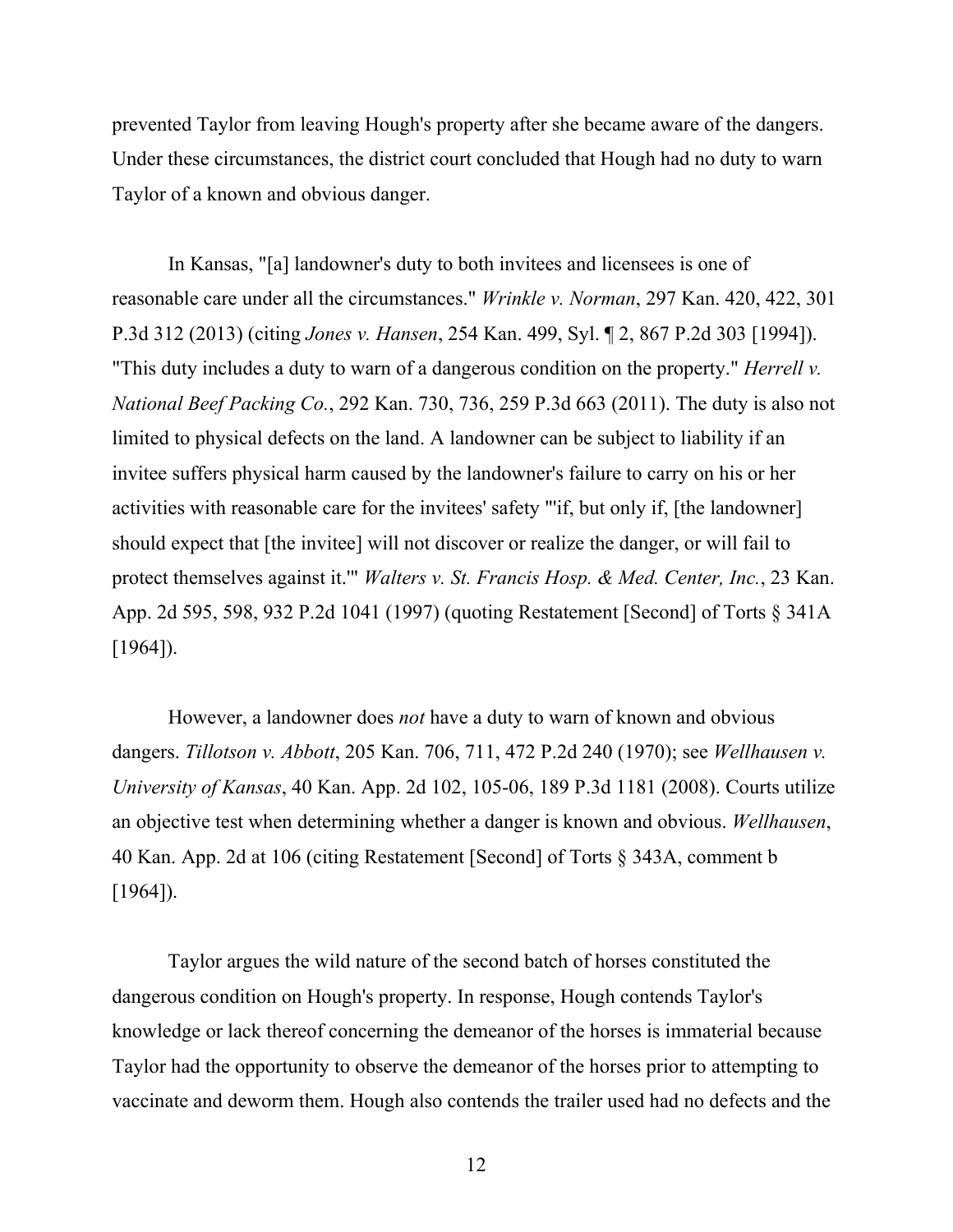risks of climbing on the trailer and attempting to vaccinate and deworm the horses were obvious.

Under an objective standard, we concur with the district court that a reasonable person would know that attempting to administer medication to wild horses constitutes a known and obvious danger. Also, a reasonable person would understand that standing on the fenders of a trailer while attempting to do so compounds the obvious dangers associated with the task.

Additionally, Taylor knew of these dangers personally. In her deposition, she acknowledged the dangers associated with horses, generally, and vaccinating and deworming them, specifically. Even in the first batch of horses, which she contends were less wild, she said they appeared nervous, and one of the horses climbed out of the pen where they were contained. When she observed the second batch of horses, she knew immediately they appeared to be wilder than the first batch. These observations were made before she attempted to administer the vaccines and deworming medicine to the second batch. And she, like a reasonable person would, knew that horses which had not been handled much presented an even greater danger.

# *Failure to provide adequate facilities*

Taylor also claimed Hough failed to provide adequate facilities to vaccinate the horses. The district court rejected this claim of negligence for two reasons: (1) Hough owed Taylor no duty to provide a safe working environment because no duty is owed to an independent contractor; and (2) Taylor did not allege the defects on Hough's property contributed to her fall from the trailer.

In *Brillhart v. Scheier*, 243 Kan. 591, 593-94, 758 P.2d 219 (1988), our Supreme Court explained that, if an employer/employee relationship exists between two people,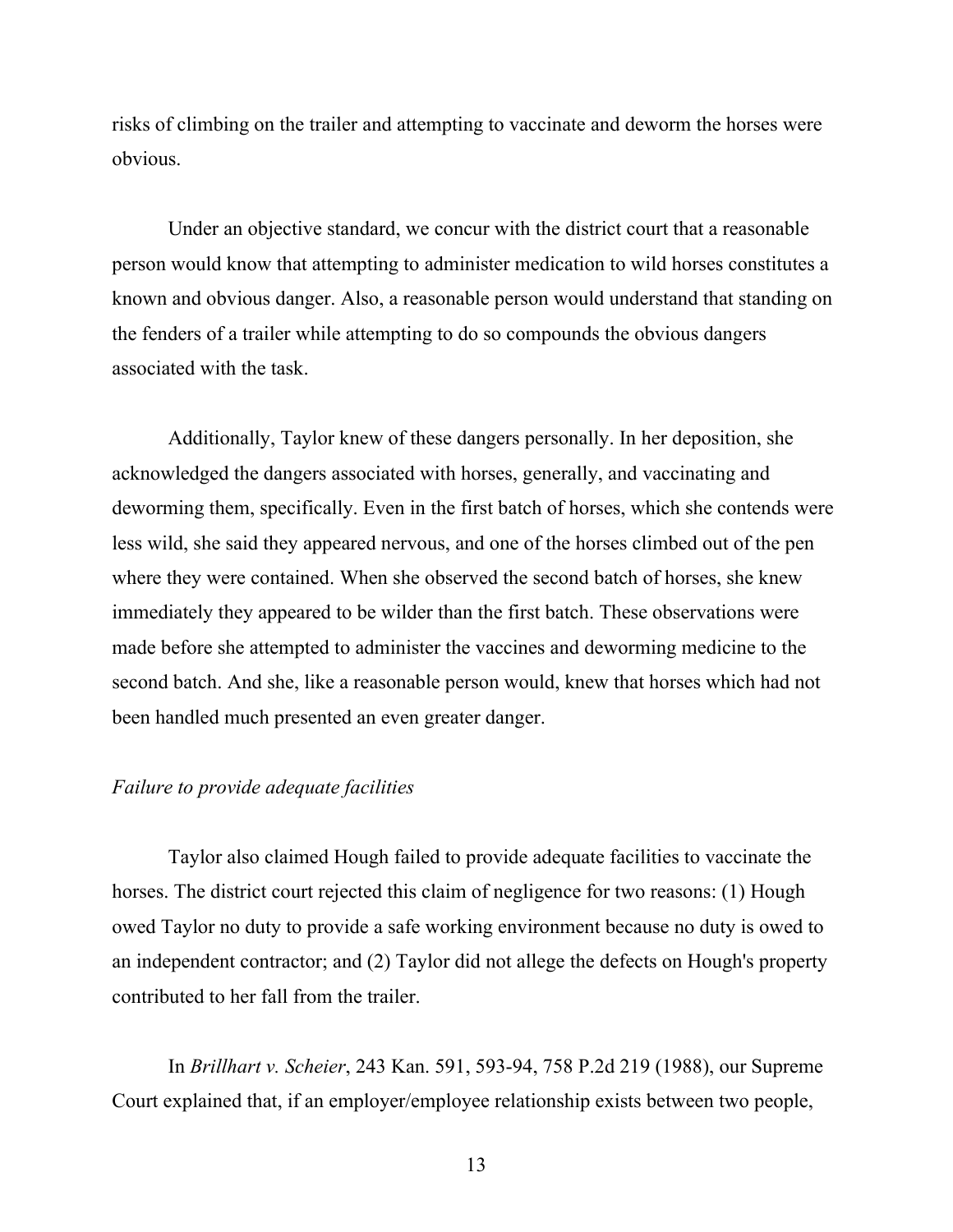landowners can be held liable under the doctrine of respondeat superior for the negligence of the person working on their land, but landowners generally are not liable to independent contractors who sustain injuries caused by negligence. The difference in liability can largely be explained by the degree of control exerted over the worker. In the respondeat superior context, the employer is liable for the actions of an employee because the employer exerts control over—and maintains responsibility for—the actions of the employee. 243 Kan. at 593. But an independent contractor "represents the will of his employer only in the result, and not as to the means in which it is accomplished. Thus, one who hires such an individual is not liable for that party's negligence. [Citations omitted.]" 243 Kan. at 594.

Typically, the determination of whether a worker is an independent contractor or an employee is a factual question to be determined by the jury or trier of facts. But a court can decide the issue, as a question of law, where the evidence is only susceptible to a single conclusion or the facts are undisputed. *McCubbin v. Walker*, 256 Kan. 276, 281, 886 P.2d 790 (1994) (quoting *Falls v. Scott*, 249 Kan. 54, 64, 815 P.2d 1104 [1991]). In *McCubbin*, our Supreme Court recognized that there is no precise definition of an independent contractor that can be applied in all situations, and each case must be determined based on its own facts. 256 Kan. at 280-81. But, in general terms, our Supreme Court has defined an independent contractor as "'one who, in exercising an independent employment, contracts to do certain work according to his own methods, without being subject to the control of his employer, except as to the results or product of his work.'" 256 Kan. at 280 (quoting *Falls*, 249 Kan. at 64). Put differently:

"'The primary test used by the courts in determining whether the employeremployee relationship exists is whether the employer has the right of control and supervision over the work of the alleged employee, and the right to direct the manner in which the work is to be performed, as well as the result which is to be accomplished. It is not the actual interference or exercise of the control by the employer, but the existence of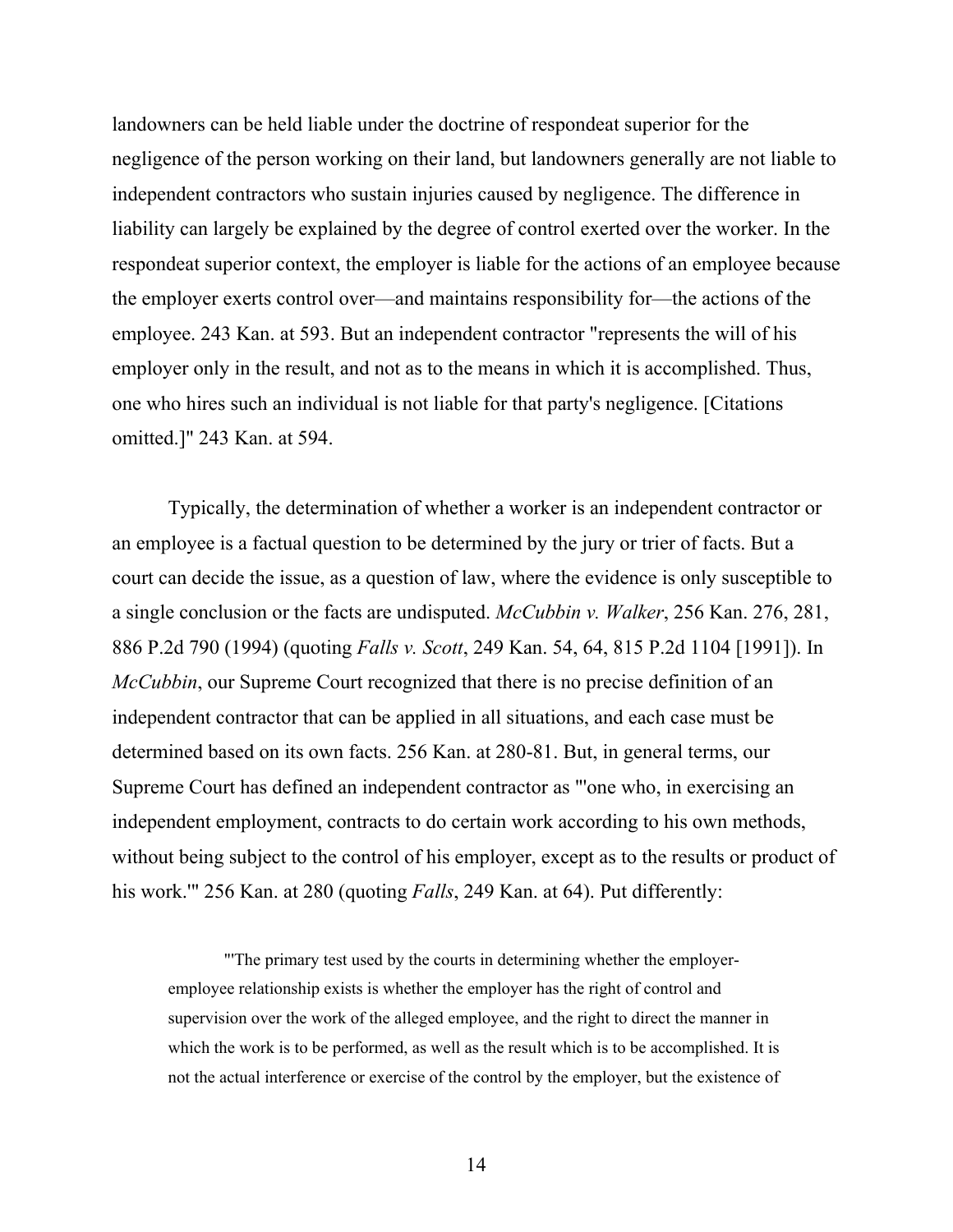the right or authority to interfere or control, which renders one a servant rather than an independent contractor. [Citation omitted.]'" 256 Kan. at 281.

Additionally, our Supreme Court in *McCubbin* stated that "[t]he single most important factor in determining a worker's status as an employee or independent contractor is whether the employer controls, or has the right to control, the manner and methods of the worker in doing the particular task." 256 Kan. at 281.

Here, Taylor's husband, not Hough, devised the method by which he and Taylor would vaccinate and deworm the horses. During his deposition, Taylor's husband testified that, after telling Hough how he planned to vaccinate and deworm the horses, she responded by telling him, "'You do whatever you think you need to do.'" Additionally, Taylor specifically stated she did not go to Hough's residence the day she got hurt in her capacity as Hough's assistant at the veterinary clinic, and both her and her husband acknowledged they could have left Hough's property at any time.

Taylor does not dispute that her husband devised the method they used to vaccinate and deworm the horses. In fact, she does not dispute the district court's conclusion that she met the definition of an independent contractor. Instead, she seems to concede the point but argue that her status as an independent contractor does not preclude recovery. As such, we could normally conclude she has waived any argument to the contrary. See *In re Marriage of Williams*, 307 Kan. 960, 977, 417 P.3d 1033 (2018) (issues not briefed are deemed waived or abandoned).

But under our caselaw there are other factors to consider. In *McCubbin,* our Supreme Court stated there are other "well-recognized and fairly typical indicia of the status of an independent contractor," including: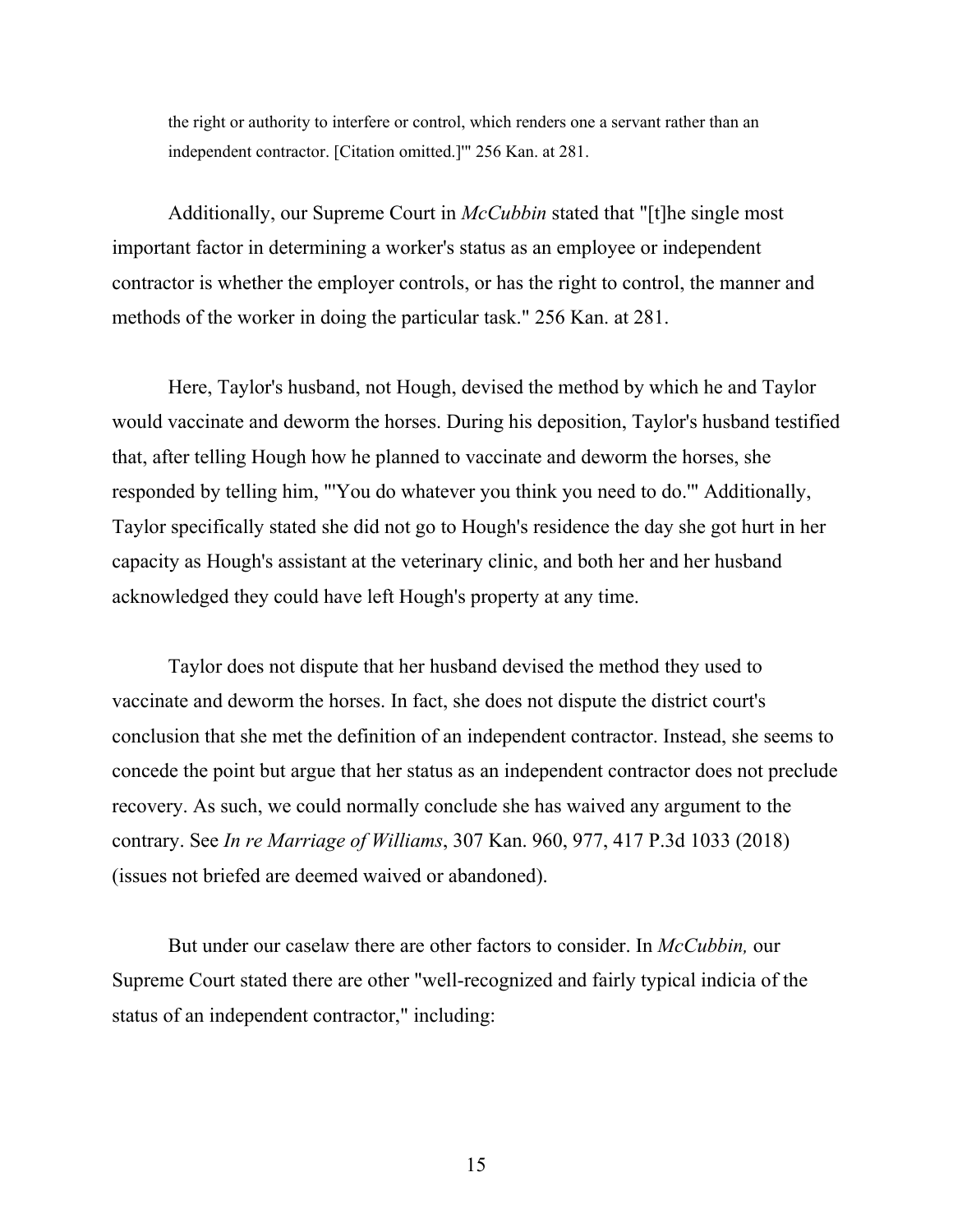"'the existence of a contract for the performance by a person of a certain piece or kind of work at a fixed price, the independent nature of his business or his distinct calling, his employment of assistants with the right to supervise their activities, his obligation to furnish necessary tools, supplies, and materials, his right to control the progress of the work except as to final results, the time for which the workman is employed, the method of payment, whether by time or by job, and whether the work is part of the regular business of the employer.' [Citation omitted.]" 256 Kan. at 281.

Here, there did not seem to be much discussion concerning payment for completing the work. Taylor said that Hough had paid her husband when he completed work in the past, but Hough did not pay him the day she got injured. Taylor's husband expected to be paid, but he said he had not discussed how much he would be paid. Hough said she had paid some of the people who vaccinated and dewormed the horses, but she also said some people volunteered to do the work and did not ask to be paid. She had previously given one of the workers who did not want to be paid free horse medicine in exchange for performing the work. But regarding Taylor and her husband the day Taylor injured her leg, Hough said, "'I'm sure he knew that I would pay them. But no fee was scheduled or talked about.'"

Moreover, Hough provided the vaccinations and deworming medicine administered to the horses. She also owned the trailer. But Taylor's husband provided the halter used on the first batch of horses. It is not clear who owned the rope used on the second batch of horses, and it does not appear any other tools or materials were used that day.

Taylor focuses her argument on this issue on the district court's second reason for rejecting her claim—that she did not allege the defects on Hough's property contributed to her fall from the trailer. But even if she did make those allegations, the district court was correct when it concluded the alleged defects did not cause Hough to fall and injure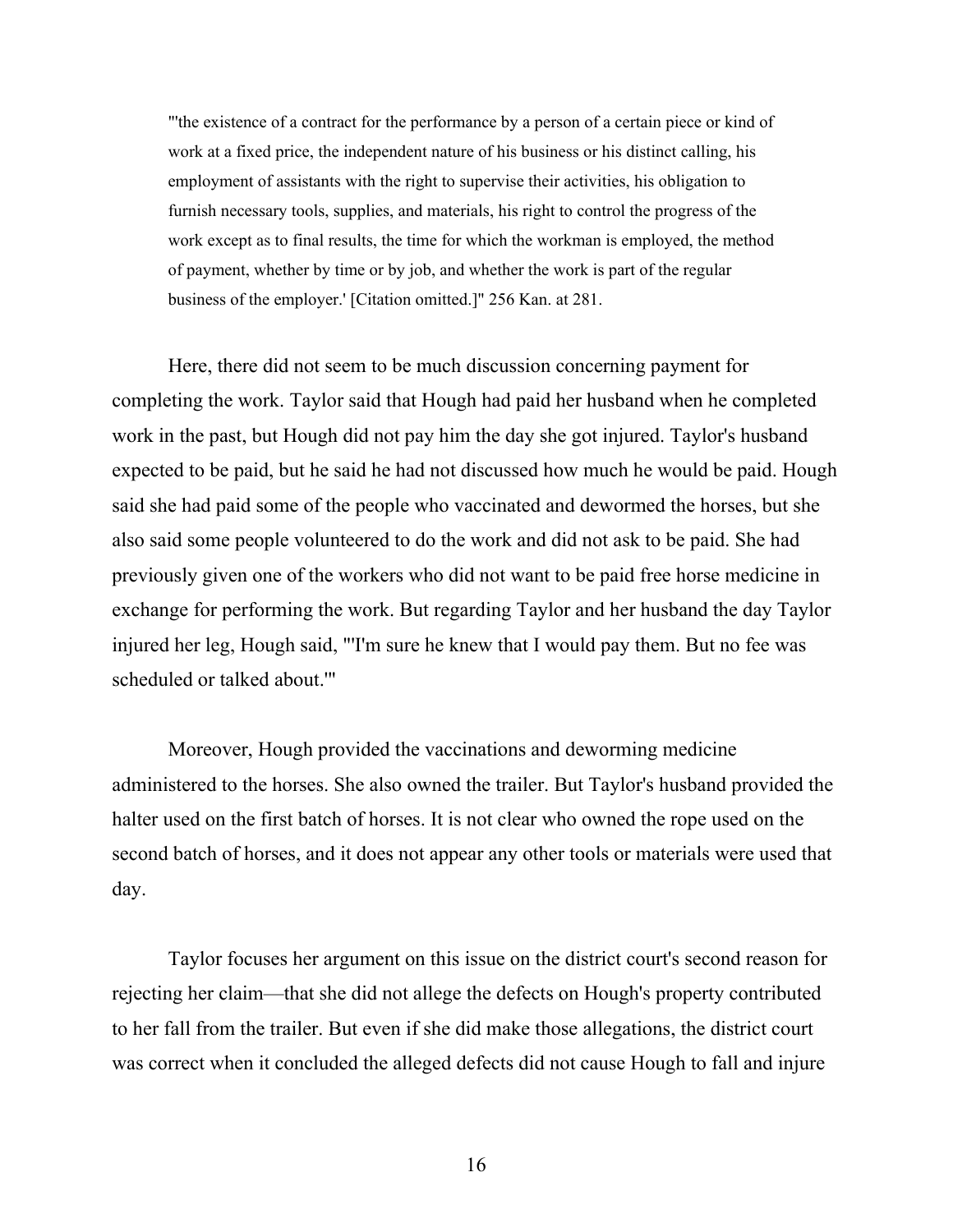her leg. And we agree with the district court that the alleged factual disputes regarding the condition of the fences and gates on Hough's property are not material to the issue.

At most, the alleged defects on Hough's property contributed to the decision to use Hough's trailer to vaccinate and deworm the horses. But the decision to use the trailer came after Taylor had the opportunity to observe and assess the demeanor of the second batch of horses. Taylor's argument that she did not feel like she could stop doing the work is also unconvincing because she acknowledged that she did not go to Hough's property in the capacity of Hough's assistant, and both she and her husband acknowledged they could have left Hough's property at any time.

In sum, we agree with the district court's analysis that Hough had no duty to warn Taylor of what were objectively open and obvious dangers in the task of vaccinating and deworming wild horses. Given Taylor's own knowledge of horses in general and her husband's extensive past experience with horses of all types, it is reasonable to conclude that she assumed the inherent risk of assisting in vaccinating and deworming the horses. This is particularly true given the impromptu use of Hough's trailer in the manner devised by Taylor's husband, which likely heightened the risk of Taylor being injured. This latter fact also lends credence to the district court's conclusion that Taylor's role on the date of the accident was more akin to that of an independent contractor than an employee of Hough, since Taylor was acting completely outside her duties as an assistant at Hough's veterinary practice. Hough had not dictated the manner in which the vaccinating and deworming of the wild horses was to be accomplished; instead, Hough acceded to the task being accomplished in the manner proposed by Taylor's husband.

Likewise, we concur with the district court's conclusion that there was no condition on the property owned by Hough which supports a claim of negligence leading to Taylor's injury. The district court properly determined that Taylor had not demonstrated that any disrepair to fences, gates, and other aspects of the land were